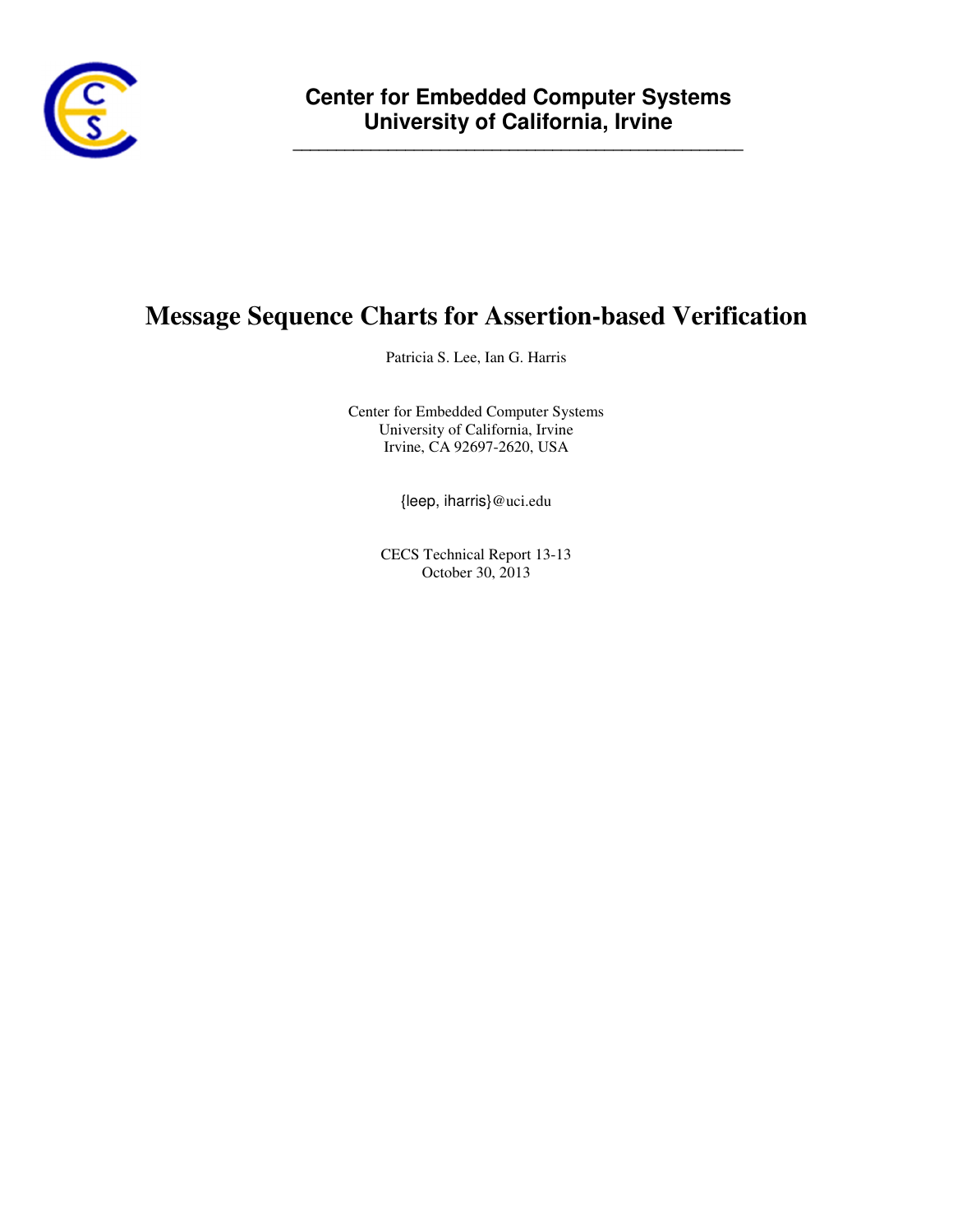# Message Sequence Charts for Assertion-based Verification

Patricia S. Lee and Ian G. Harris Computer Science University of California Irvine Donald Bren Hall, Room 3088 Irvine, USA Phone: +1 949 824 8842 Fax: +1 949 824 4056 {leep, harris}@ics.uci.edu

*Abstract***— This paper presents a technique to generate SystemVerilog assertions directly from high-level specification constructs of Message Sequence Charts (MSC) to bridge the productivity gap for current complex designs. Commercial solutions for automated assertion generation do not currently exist. We argue that our technique does span across the hardware/software continuum, allowing it to be applied to both hardware and software components of embedded designs.** 

#### *Keywords-assertion; message sequence chart; verification; simulation; response-checking*

#### I. INTRODUCTION

Design automation tools have matured to a level accepted and used by academics and industry alike. However, the same level of maturity does not hold for verification. As the complexity and density increases for embedded systems, the need for better, efficient, and automated ways to verify these systems becomes apparent. Although many of the same languages are used for both verification and design, the same structure and logic often does not. This paper focuses on verification which does not have tools that are as well-done and well-defined. Verification methodologies such as Open Verification Methodology (OVM) [11], EVM, and Universal Verification methodology (UVM) [12] are all good efforts to bring verification to the level of structure and logic of design; however, it is difficult to find work on whether this was proven to be implemented in a way which produced verifiable results.

In industry specifications, timing diagrams are commonly included in hardware, protocol, and system requirement specifications. A trend has been to also include higher-level constructs such as Message Sequence Charts (MSCs) in these types of specifications [2], [5], [8] and have been successfully applied in the area of telecommunication systems and the software domain for many years [10]. A way of verifying the correctness of designs through low-level assertions derived from high-level specification constructs such as MSC is one way of bridging the "productivity gap" [1] between the system's design and its complexity.

Our strategy is to apply design automation techniques for modeling to the system-design process for verification and automate the creation of assertions from MSCs and those created from timing diagrams in the specification. In converting MSCs to assertions for functional property and sequence verification, we detect specification-derived translation errors. Although commercial solutions for synthesis and verification at the system levels do not currently exist [1], we argue that our technique does span across the hardware/software continuum.

## II. PREVIOUS AND RELATED WORKS

Assertion-based verification has been in practice for almost two decades in software [17] and just over a decade in hardware [15]. Several benefits exist for using assertions in the verification process. A few important benefits are that it is close to potential bug sources, automatically checks behavior, forces the documentation of design intent and encourages a better understanding of the design, and allows for focus on system-level issues.

Some disadvantages to using assertions are that we cannot know whether the property is 100% true, the property set may not be sufficient and complete, and a property might miss design behavior nuances (corner cases). For this reason, test stimulus is critical, and simulation can only provide checks that the test exercise and that coverage metrics reveal.

#### *A. Automated Assertion-based Verification in Software*

Previous research [17] provides an approach of automated test data generation in which assertions are used to generate test cases. A test is found that uncovers specific test cases on which an assertion is violated. An empirical study on the "Inadequate-Assertion" problem in the context of automated test suites developed for open-source projects has been done on the test suites of three active open-source projects with a performance of mutation analysis and coverage analysis for evaluation [19].

#### *B. Automated Assertion-based Verification in Hardware*

Goldmine [6] is a tool that automatically creates assertions based on simulation traces using machine learning techniques. The assertion is presented to the user (design/verification engineer) to determine whether the assertion is a good candidate to make into the design or whether the test should include additional cases to put the design in that state via a new

This work was supported by the National ARCS (Achievement Rewards for College Scientists) Foundation, Inc. under the named Hulings Scholar Fellowship.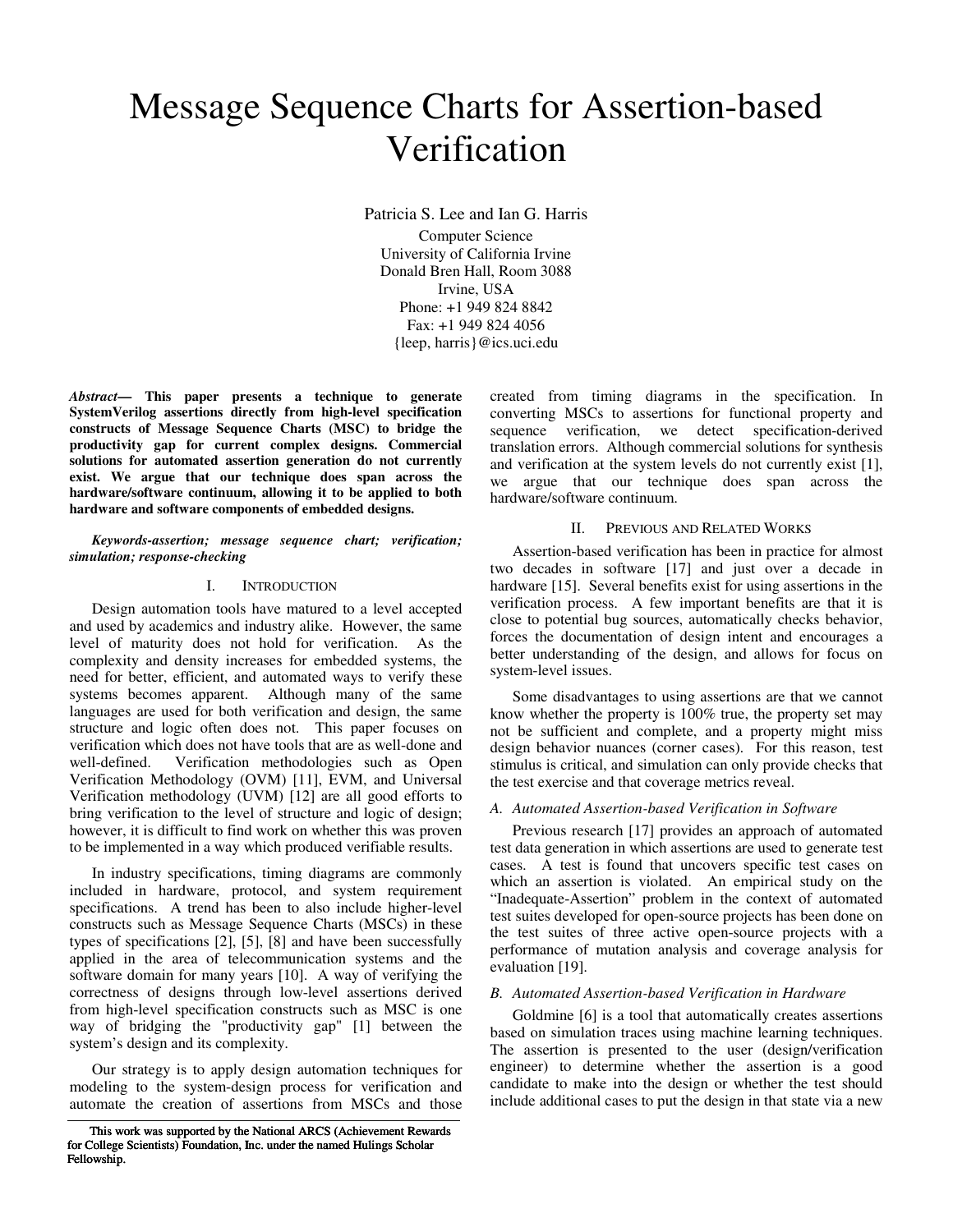scenario case. The main challenge is in the difficulty in learning all the sequences over time. Goldmine [6] addresses this challenge by focusing on one instance of time. We argue that our technique fills this need for covering sequence over time and is consequently complementary to the work of Goldmine. Another work that works with automatic assertion extraction at the input boundary of a given unit embedded in a system proposes a data mining approach that analyzes simulation traces to extract the assertions [20]. Our work is at a different level of abstraction and is also automated.

Reference [18] presents a methodology that uses the failing assertion, counterexample and mutation model to produce alternative properties that are verified against the design and serve to make possible corrections as they provide insight into the design behavior and the failing assertion. The results show that this process is effective in finding high quality alternative assertions for empirical instances. However, the process is not yet automated.

# III. SYSTEM OVERVIEW

We present a system which generates System Verilog Assertions (SVAs) [14] that determine a sequence of events, recognize this sequence, and make an assertion based on the state of the system. Each assertion checks the state of the system via the registers to verify its correctness after detecting a sequence. We apply design automation techniques for modeling to the system-design process for verification to automatically generate SVAs from MSCs that are part of the specification description.

Fig. 1 shows a general overview of the system. The Specification-based Testbench Generation (SBTG) tool [7] provides a functional testbench. The testbench applies test vectors to the device under test (DUT) during simulation. The response checker uses assertions (SVAs), generated from the specification using MSCs, to verify the correctness of the output from the DUT.



Figure 1. MSC2SVA system overview.

#### IV. MESSAGE SEQUENCE CHARTS

MSCs are in a graphical language that is standardized by the International Telecommunication Union (ITU). In recent times, MSCs have also found their way into hardware specifications due in part to the higher level of abstraction and description required to describe these increasingly complex systems [2], [8]. Because MSCs are viable and used in

specifications to illustrate high-level transactions and communications at the package/transaction levels and because MSCs are a standard [3], [4], [5] which is supported by graphical and textual captures of this model, we believe it is an ideal candidate for automation. Since we are looking at hardware/software codesign and verification in embedded systems research, we further bolster our argument for the use of MSCs.

MSCs have long been used in the software domain and are trending to be used in the hardware domain. We bridge this high-level trend with lower-level assertions used in hardware response checking monitors.

Here we provide an example of an MSC that was derived from a timing diagram. Fig. 2 shows the Wrapper Serial Control (WSC) of the IEEE 1500 specification [13] which describes a test wrapper component consisting of a Wrapper Bypass (WBY), Wrapper Instruction Register (WIR), and Wrapper Boundary Register (WBR). The WSC are the main inputs that control the system. The Wrapper Serial Input (WSI) and Wrapper Serial Output (WSO) provide the serial interface to the design.



Figure 2. WSP Timing Digram from the IEEE 1500 Specification..

Fig. 3 is an example of an MSC representing the instruction BYPASS from the IEEE 1500 specification timing diagram shown in Fig. 2. In this example, the instruction register (WIR) contains "00" which represents the BYPASS instruction. From the timing diagram, we see that as SelectWIR goes high, two 0's are shifted in from WSI to the WIR as ShiftWR high and CaptureWR, TransferDR, and UpdateWR are low.

For each component, we create instances of components in the MSC (blocks at top of Fig. 3) and draw out lifelines with termination blocks at the bottom of the MSC. The WRCK is the lowest level of timing granularity and is represented as time steps  $l = 0$  to 17 in Fig. 3. It determines the assertion clock and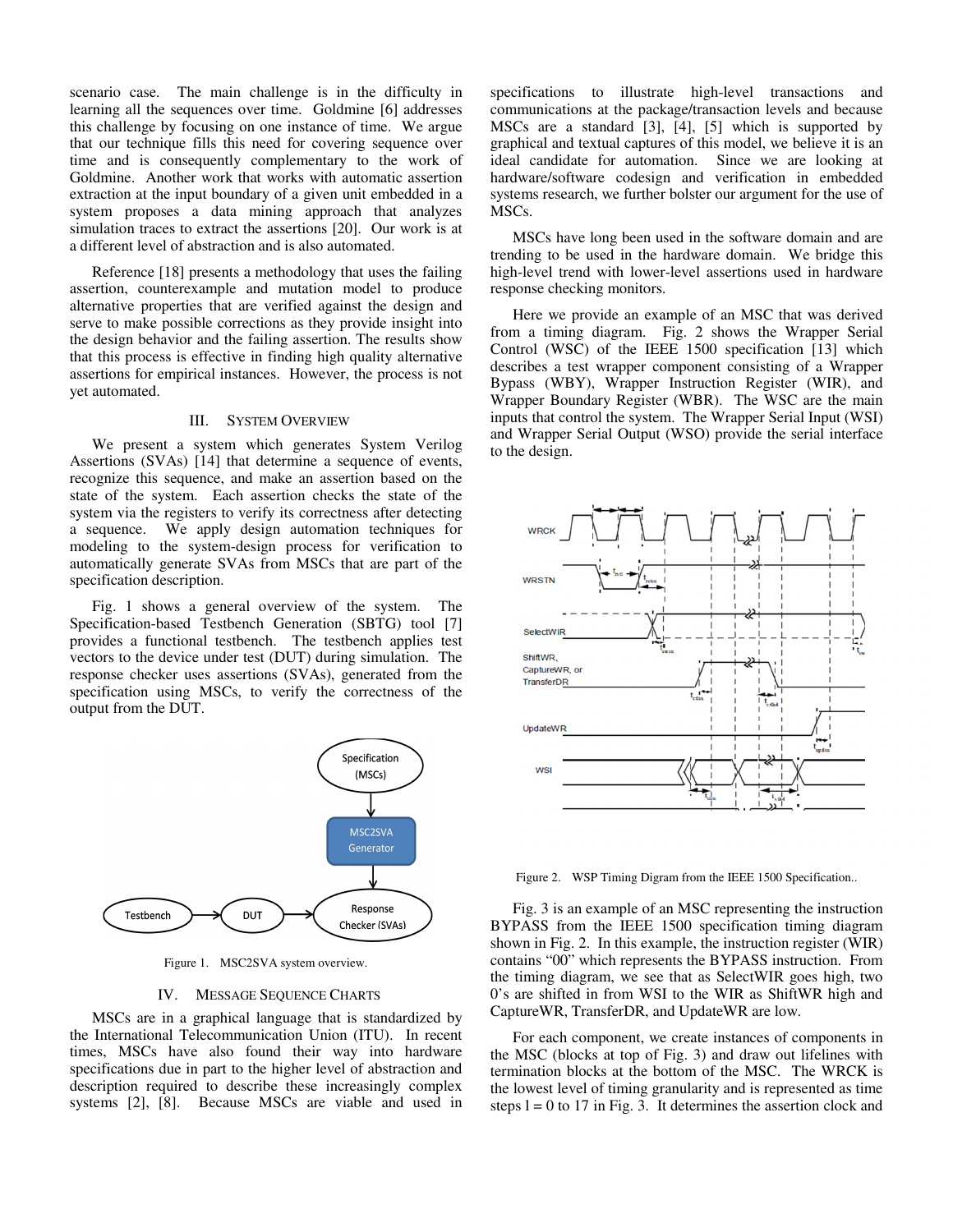is a positive edge from WRCK  $= 0$  to 1 (denoted as "@(posedge WRCK\_ip)" in Fig. 5) and a negative edge from  $WRCK = 1$  to 0.



Figure 3. Excerpt of MSC of IEEE 1500 Bypass operation.

The MSC is converted into text using a tool called Mscgen [16] which parses MSC descriptions and produces from the textual representation of the MSC shown in Fig. 4 from the graphical MSC shown in Fig. 3.

| # bypass                                                        |
|-----------------------------------------------------------------|
| msc {                                                           |
| $\arcsin 8$ ;                                                   |
| #instances                                                      |
| a [label="ExternalCtrlTB"], b [label="WIR"], c [label="WBR"], d |
| [label="CoreLogic"], e [label="ExternalCtrlMon"];               |
| #messages                                                       |
| $#$ wrc $k$ 1                                                   |
| $#$ wrck 2                                                      |
| $#$ wrck 3                                                      |
| $a = >b$                                                        |
| [label="*(SelectWIR_ip&ShiftWR_ip&~CaptureWR_ip&~UpdateWR_ip    |
| $)$ "]:                                                         |
| $\#$ wrck 4                                                     |
| $a = >b$ [label="##1"];                                         |
| $#$ wrck 5                                                      |
| $a = >b$ [label="* $(\sim WSI$ _ip)"];<br>$#$ wrck 6            |
|                                                                 |
| a=>b [label="##1"];<br>$#$ wrck 7                               |
| $a = >b$ [label="* $(\sim WSI$ _ip)"];                          |
| $#$ wrc $k$ 11                                                  |
| III:                                                            |
| $\#$ wrck 10                                                    |
| $a \le b$ [label="\\$WBR_OP_IN_ip==2'b0"];                      |
| #end                                                            |
| ł                                                               |
|                                                                 |

Figure 4. Textual representation of the MSC of the IEEE 1500 BYPASS operation.

#### V. ASSERTIONS

Assertions act as constraints that determine and define legal and expected behavior when blocks interact with each other. We concentrate mainly on converting MSCs to concurrent assertions that are represented as the MSCs are as sequentially.

The layers of a concurrent assertion build from a Boolean expression to a sequence to a property to the top-most layer of the abstraction for concurrent assertions which is the assertion directive layer where a property is associated with a specific block of code with a clear intention of its instantiation [21]. Figure 5. shows an assertion created using the MSC2SVA tool we have developed. Comments have been added manually.



#### Figure 5. Excerpt of assertion generated from MSC of IEEE 1500 BYPASS operation.

The sequence which puts the WIR into BYPASS mode begins the sequence layer of the assertion (the antecedent of our assertion property). This is represented by the signals SelectWIR\_ip and ShiftWR\_ip going high while CaptureWR\_ip and UpdateWR\_ip go low. After one clock cycle, the WSI\_ip is low, causing the value '0' to be shifted into the WIR. After another clock cycle, the WSI\_ip is low again, causing another '0' value to be shifted into the WIR. This brings the wrapper to BYPASS mode with the WIR containing the value '00' which represents the BYPASS instruction in the design. The consequent of the assertion is the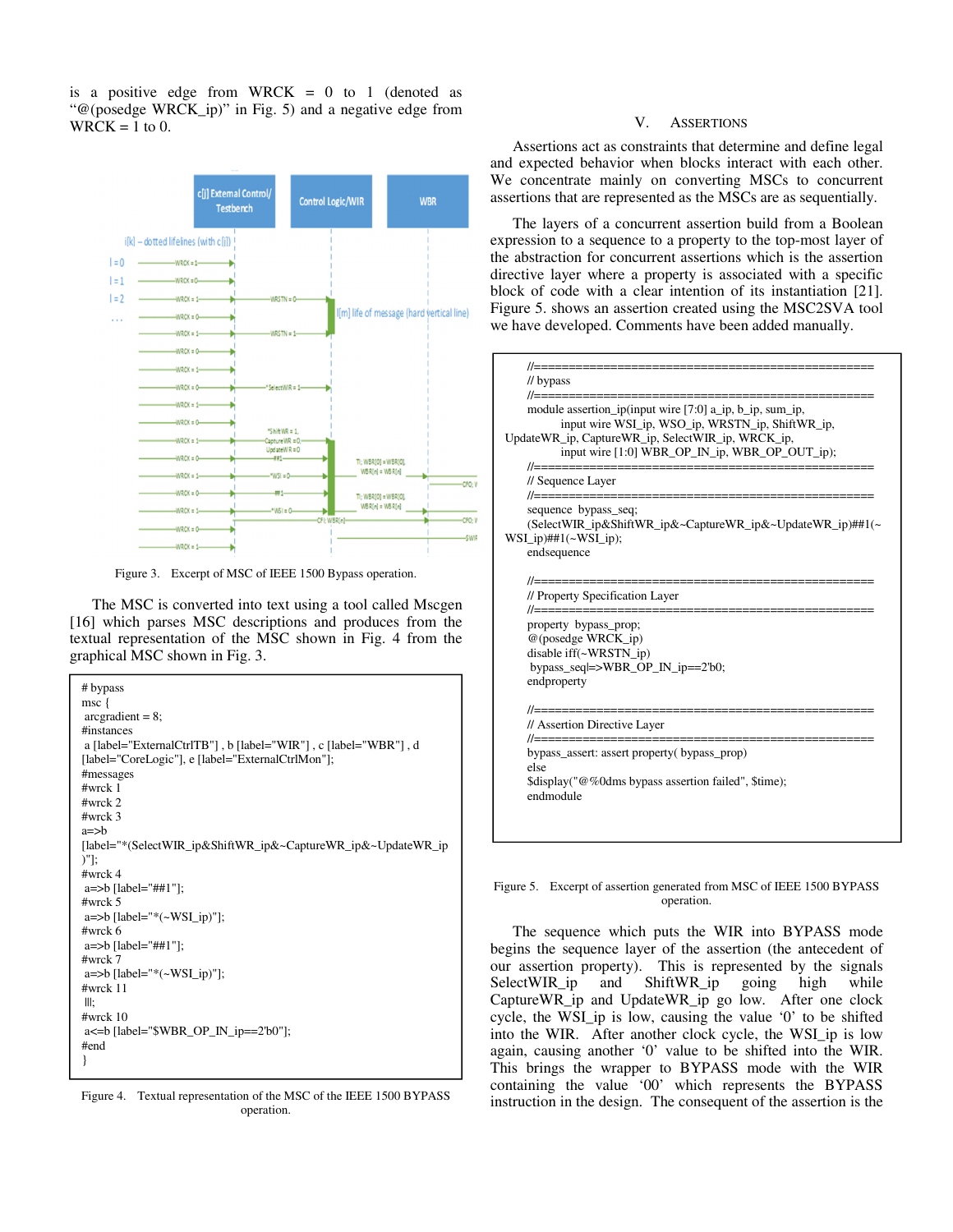check that the appropriate instruction was entered into the WIR instruction register.

# VI. MSC2SVA SYSTEM

The MSC2SVA program compiles input specifications in the form of MSCs and outputs assertions in the form of System Verilog. The SVA is completed with a header and footer added automatically by the program. The binding file to associate the assertion component block with the design block is created manually. The binding file and assertion file is also included manually in the testbench file. The program is implemented with the SVA generation algorithm presented in section VII as a Python scripted program.

After the SVA is run with the correct design, it is checked with the incorrect design to see whether the assertion is triggered. Several different errors could have triggered the assertions; however, we elected to stop after the first error triggered the assertion.

## VII. SVA GENERATION ALGORITHM

We address the aspect of managing ordering of events via the smallest measure of time in the logic design. Time advances via this clock and are represented as row numbers in the algorithm.

The input is a set of MSCs, and the output is derived from the algorithm mentioned in this section under Subsection B.

## *A. Inputs*

The input is a set *M* of MSCs  $m[i]$ , where  $I =$  number of elements in  $M$  and  $i =$  index of element in  $M$ , each with the following:

*1) Component instances:* A set *C* of boxes representing physical/system component instances  $c[j]$ , where  $J =$  number of elements in  $C$  and  $j =$  index of element in  $C$ . Component instances represent structural components within the design. They can send and receive signal messages which may trigger additional events to occur.

*2) Lifeline instances:* A set *I* of dotted vertical lines representing lifeline instances  $i[k]$  where  $K =$  number of elements in *I* and  $k =$  index of element in *I*. (Note:  $j = k$  and *J*  $= K$  as each lifeline instance corresponds to exactly one component instance). Lifeline instances designate how long a component is active in the MSC. The virtical dotted line starts with a component instant and ends with a terminal character representing the end of the component's function life with respect to the MSC.

*3) Signal messages:* A set *S* of horizontally-lined arrows representing signal messages  $s[l]$  with text  $t[l]$ , where  $L =$ total time progression represented as a total number of **rows** of an elements in all *S* (i.e. the last time tick for all instances represented in  $m[i]$  and  $l =$  index of the **row** of an element in *S* (Note: All rows span across all *S*)*.* Signal messages are messages sent via wires or buses from one component to another. They determine what signals trigger certain events in time.

*4) Terminal characters:* A set E of boxes (at the end of each lifeline instance i[k] in I) representing terminal characters e[k]*.* Terminal characters denote the end of the life of the component's function with respect to the MSC. The last terminal character on the far right and associated with the component on the far right is the terminal character of the entire MSC life.

*5) Lifeline of messagess:* A set *L* of vertical bars representing the life of the message  $l/m$ , where  $M =$  number of elements in  $L$  and  $m =$  index of element in  $L$ . Lifeline of the messages represent how long the signals in the message should be either set high or cleared low.

*6) Symbols:* A set of symbols within the message label denote whether the message causes an event (i.e. is an antecedent) or is affected by a previous message or event (i.e. is a consequent).

- *a) \*:* is an antecedent.
- *b) \$:* is a consequent.

## *B. Outputs*

The output is a set *A* of assertions written in System Verilog and created from each *m* in *M* MSC list:

- 1. for each *m[i]* in *M*
- 2. for each *l* until *L*
- 3. for each  $i[k]$  in  $I$
- 4. if *e[L]* in *i[K]*, // last terminating block (*e[l]*) in last lifeline instance *(i[k]*)
- 5. then return
- 6. if not  $t[l]$  of  $i[k]$ ,  $\#$  if there is no text  $t[l]$
- 7. then increment *k*
- 8. if initial \* in *t[l]* of *i[k]*,
- 9. then start antecedent of assertion 'if (' and
- 10. then add to antecedent of assertion and
- 11. then increment *k*
- 12. if not initial  $*$  and  $*$  in *t*[l] of *i*[k],
- 13. then add "AND" operation '&&' to antecedent of assertion and
- 14. then add to antecedent of assertion and
- 15. then increment *k*
- 16. else if not \* in *t[l]* of *i[k]*, // i.e. end of the antecedent
- 17. then end antecedent of assertion ')'
- 18. // do not increment k
- 19. if  $\sin t/l$  of *i*[k], // this is current *k* (for consequent/checker construction)
- 20. then consequent checker and
- 21. then increment *k*
- 22.
- 23. if  $i[K]$ ,  $//$  i.e.  $k = K$
- 24. then increment *l* and
- 25. then initialize k
- 26. then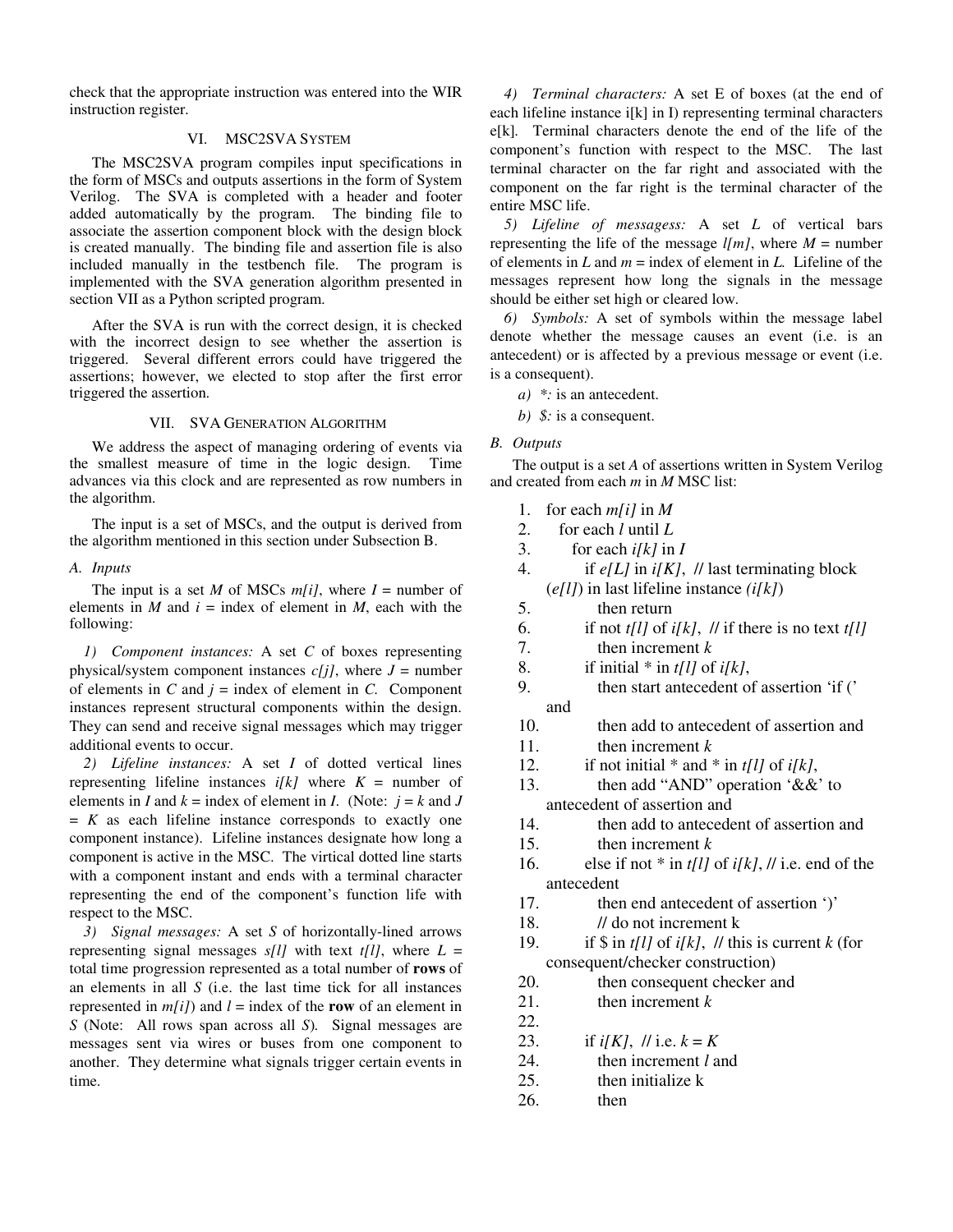| 27. | if * in t[l] of i[k],                  |
|-----|----------------------------------------|
| 28. | then add time increment '#1' to        |
|     | antecedent of assertion and            |
| 29. | then add to antecedent of assertion    |
| 30. | // end for each $i[k]$ in I loop       |
|     | 31. // end for each $l$ until $L$ loop |
|     | $22$ $11$ $10$ $11$ $11$ $11$          |

32. // end for each *m[i]* in *M* loop

This output algorithm was implemented in the Python script for the MSC2SVA program. For each MSC, the algorithm starts at the top left corner of the diagram and follows the horizontal signal messages from left to right until the last signal message is reached. Then, the next row of messages is evaluated (moving down one row). Again, the horizontal messages along the new row are evaluated from left to right until the last signal message is reached in that row.

These steps are repeated until the last termination character on the last block is evaluated (farthest right, bottom corner of the MSC). As each signal message is evaluated, the symbols "\*" and "\$" determine whether the signal is part of the antecedent or consequent of the concurrent assertion sequence and properties.

## VIII. EXPERIMENTAL RESULTS

The results demonstrate that our MSC2SVA technique generates SVAs that are effective in detecting errors. The results demonstrate the possible automation of SVA creation from MSCs and from timing diagrams that can be converted into MSCs.

We implemented a simple version of the IEEE 1500 wrapper that does not include optional instructions or parallel instructions. Our IEEE 1500 design has 779 lines of Verilog code. The SVAs generated for the IEEE 1500 specification contained 3 assertions each approximately 30 lines. Each SVA was run first with the correct design and then with the design containing an error which would trigger the assertion. The types of errors included mainly bit flipping errors; however, the errors specified in [7] and [22] could also be utilized.

MSC2SVA is implemented as a Python script which was executed on a personal computer with Intel® Core™ i5-2450M CPU @ 2.50 GHz with 4.00 GB of RAM with a 64-bit Operating system running Windows 7 Home Premium.

The three instructions are as follows:

#### *A. Instruction WS\_BYPASS (BYPASS)*

The mandatory WS\_BYPASS instruction enables the functional configuration of the wrapper. WS\_BYPASS is selected when no test operation of that core is required and allows only the WBY to be selected. The WBY provides a minimum-length serial path between the wrapper's WSI and the WSO. This allows more rapid movement of test data to and from other core wrappers, provided the wrappers are connected serially [13].

# *B. Instruction WS\_INTEST (INTEST)*

One core test instruction that allows the core to be tested according to a test procedure specified by the core provider or core user is required. IEEE Std 1500 does not describe how to test individual cores; this is the responsibility of the core provider. The core test invoked by the Wx\_INTEST instruction (the x in Wx is a place holder for an S, P, or H to indicate whether the instruction is serial, parallel, or hybrid) is completely specified with the CTL provided for the core [13].

#### *C. Instruction WS\_EXTEST (EXTEST)*

The mandatory WS\_EXTEST instruction allows testing of off-core circuitry and core-to-core interconnections. It allows circuitry external to the core wrapper, typically the interconnects and user-defined logic (UDL), to be tested. The wrapper boundary cells at WFOs are used to apply test stimuli, while the cells at wrapper input terminals capture test results. This instruction also allows testing of blocks of UDL between cores that do not themselves incorporate wrappers [13].

The three instruction assertions performance and memory measurements are shown in Table 1.

TABLE I. ASSERTION LIST

| No. | <b>Assertions</b>            |             |         |  |
|-----|------------------------------|-------------|---------|--|
|     | <b>Assertion Name</b>        | Performance | Memory* |  |
|     | <b>Instruction WS_BYPASS</b> | 0.073s      | 8MB     |  |
|     | Instruction WS_INTEST        | 0.076s      | 8MB     |  |
|     | <b>Instruction WS EXTEST</b> | 0.080s      | 8MB     |  |

\*Memory includes overhead for Python infrastructure.

The assertions sequenced the selection of each instruction. A property was created from the sequence, which acted as the antecedent, and the resulting check of the instruction register, which acted as the consequent of the assertion property.

An error was injected into the design in order to trigger the assertion. For each of the instructions, an alternate value was provided in the WIR. Multiple errors might have triggered the assertions, but we tested only with one error to trigger each assertion.

Additional assertions could be made from these wrapper instructions that verified specific behavior with respect to the core (device under test for this wrapper). Also, assertions specific to the operations of the wrapper (namely, shift, update, transfer, and capture) could be made and evaluated using this method.

#### IX. CONCLUSION

In this paper, we automate the response checking process by generating SVAs directly from MSCs representing the design specification. Our MSC2SVA technique can be used together with both an automated testbench generation technique and coverage-based test generation to detect errors. This research represents an effort to automate the traditionally manual process of response checking from high-level specification constructs. Our results have shown that errors can be detected utilizing this method of assertion generation.